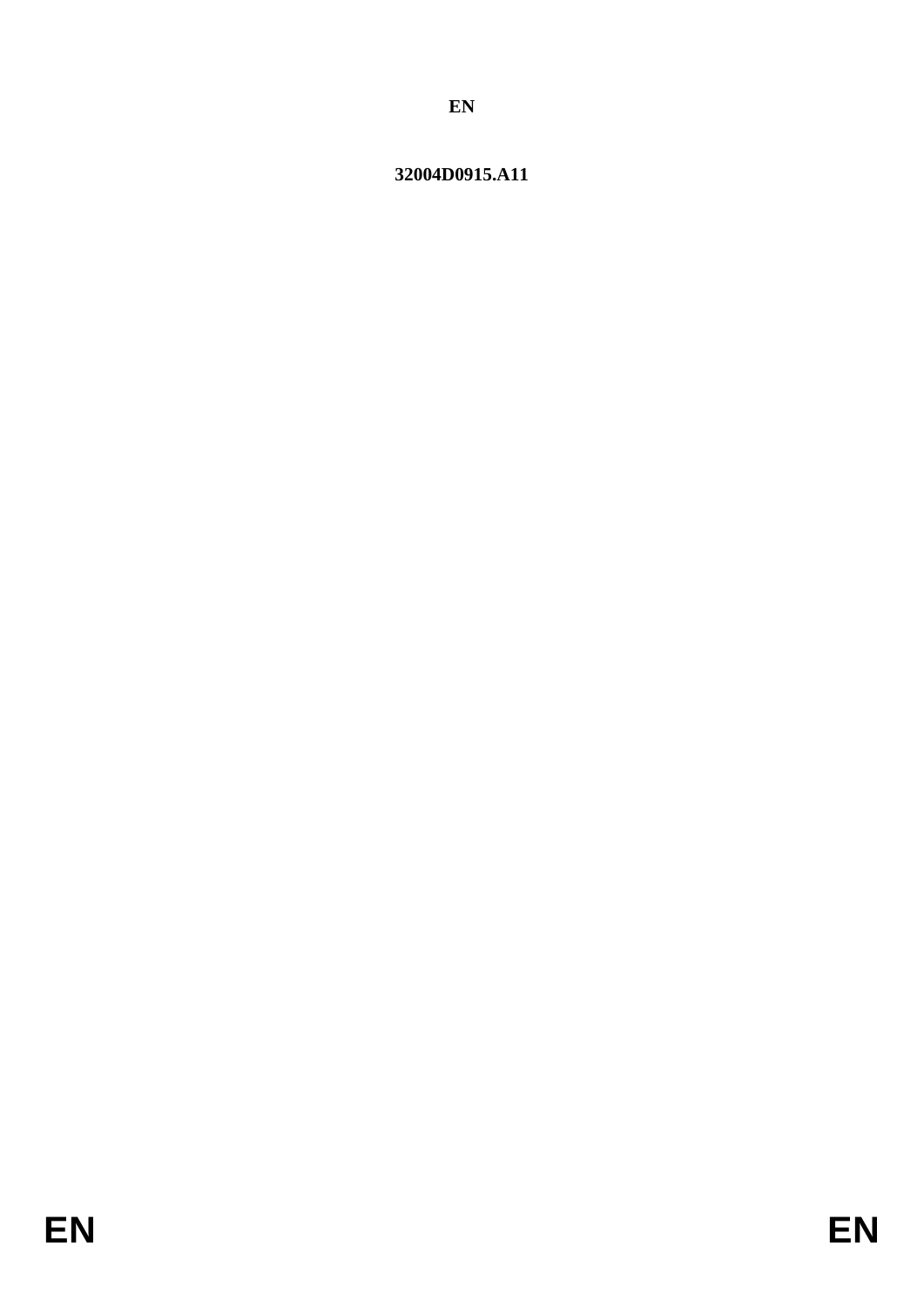## **DECISION OF THE EEA JOINT COMMITTEE No 9/2006**

## **of 27 January 2006**

#### **amending Annex XI (Telecommunication services) to the EEA Agreement**

#### THE EEA JOINT COMMITTEE,

Having regard to the Agreement on the European Economic Area, as amended by the Protocol adjusting the Agreement on the European Economic Area, hereinafter referred to as 'the Agreement', and in particular Article 98 thereof,

Whereas:

- (1) Annex XI to the Agreement was amended by Decision of the EEA Joint Committee No [1](#page-1-0)48/2005 of 2 December 2005<sup>1</sup>.
- (2) Commission Decision 2004/915/EC of 27 December 2004 amending Decision 2001/497/EC as regards the introduction of an alternative set of standard contractual clauses for the transfer of personal data to third countries<sup>2</sup> is to be incorporated into the Agreement,

HAS DECIDED AS FOLLOWS:

#### *Article 1*

The following shall be added in point 5ed (Commission Decision 2001/497/EC) of Annex XI to the Agreement:

', as amended by:

- **32004 D 0915**: Commission Decision 2004/915/EC of 27 December 2004 (OJ L 385, 29.12.2004, p. 74).'

### *Article 2*

The texts of Decision 2004/915/EC in the Icelandic and Norwegian languages, to be published in the EEA Supplement to the *Official Journal of the European Union*, shall be authentic.

 $1$  OJ L 53, 23.2.2006, p. 46

<span id="page-1-0"></span> $^{2}$  OJ L 385, 29.12.2004, p. 74.